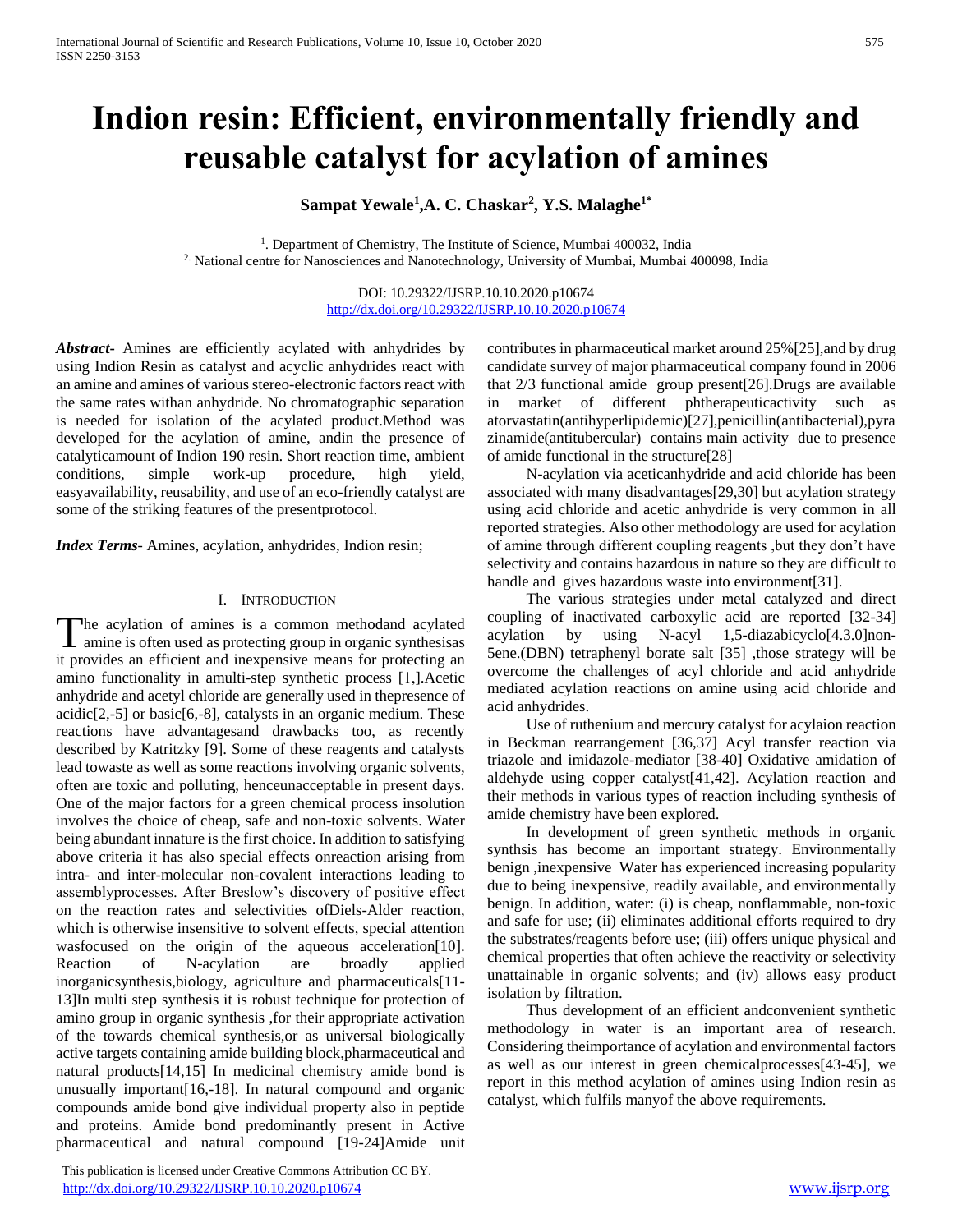#### II. EXPERIMENTAL SECTION

 **Typical Experimental Procedure.** To a stirred heterogeneous suspension of anhydride  $(1-1.5 \text{ mmol})$  in ethanol (15 mL) was added to the Indion resin catalyst solution. (PH cal.4.5). The resulting solution was cooled in an ice bath. To this was then added amine (1-mmol) until effervescences appeared and pH of the mixture became 5.The completion of the reaction was confirmed by TLC .The catalyst was recovered by filtration and was washed with methanol  $(2 \times 1$  mL). The filtrate was distilled out to get crude product. The crude products were crystallized from ethyl acetate to yield the pure products which were identified by comparison of their NMR, IR, <sup>13</sup>C NMR.

#### **Spectral Data:**

Selected spectroscopic data:

 10. Selected spectroscopic data: **N-(2-fluoro-phenyl) acetamide (5a):** 1H NMR (400 MHz, CDCl3) $\Box$  δ 2.2 (s, 3H), 7.02 (m, 1H), 7.28 (s, 1H), 7.3 (s, 1H), 7.42 (s, 1H), 8.2 (m, 1H); 13C NMR (100 MHz, CDCl3)□ δ 24.45, 114.64, 114.89, 122.17, 124.35, 124.38, 124.43, 126.17, 126.31, 150.91, 154.13, 168.63. **N-(2,4-Difluoro-phenyl)-acetamide (6a**): 1H NMR (400 MHz, CDCl3) δ 2.20 (s, 3H), 6.86 (m, 2H), 7.27 (brs, 1H), 8.22 (m, 1H); 13C NMR (100 MHz, CDCl3) δ 24.50, 103.25, 103.48, 103.52, 103.76, 111.10, 111.14, 111.32, 111.35, 122.52, 122.91, 123.00, 153.56, 157.36, 159.81, 168.28. **N-(2,4-Dimethoxy-phenyl) acetamide (9a):** 1H NMR (400 MHz, CDCl3) δ 2.15 (s, 3H), 3.77 (s, 3H), 3.82 (s, 3H), 6.44 (m, 2H), 7.52 (brs, 1H), 8.18 (d, 1H, J  $= 9.5$  Hz); 13C NMR (100 MHz, CDCl3)  $\delta$  24.66, 55.47, 55.60, 98.49, 103.65, 120.74, 121.18, 149.10, 156.27, 167.86. **(R)-N-Phenyl-ethylacetamide (10a):** 1H NMR (200 MHz, DMSO-d6) δ 1.30 (d, 3H, J = 7.0 Hz), 1.82 (s, 3H), 4.87 (m, 1H), 7.23 (m, 5H), 8.4 (brs, 1H); 13C NMR (50 MHz, DMSO-d6) δ 22.78, 22.96, 48.15, 126.29, 126.92, 128.57, 145.09, 168.82. **N-(2- Mercapto-phenyl)-acetamide (12a**): 1H NMR (300 MHz, CDCl3) δ 1.27 (s, 1H), 1.98 (s, 3H), 7.02 (m, 1H), 7.40 (m, 2H) 7.93(brs, 1H), 8.31 (m, 1H); 13C NMR (75 MHz, CDCl3) $\Box$  δ 24.97, 121.75, 123.47, 124.40, 124.88, 132.48, 136.69, 140.19,168.91. **Thioacetic acid S-(2-acetylamino-phenyl)ester (12aa):** 1H NMR (200 MHz, CDCl3) δ 2.14 (s, 3H), 2.42 (s, 3H), 7.13 (m, 1H), 7.42(m, 2H), 7.69 (brs, 1H), 8.25 (brs, 1H); 13C NMR (50 MHz, CDCl3) δ 25.02, 30.70, 117.73, 122.86, 125.20, 131.91, 136.46, 140.02, 168.67, 193.82. **2-Methylbenzothiazole (12ab):** 1H NMR (300 MHz, CDCl3) δ 2.81 (s, 3H), 7.29 (m, 1H), 7.43 (m, 1H), 7.78 (m, 1H), 7.93 (m, 1H); 13C NMR (75 MHz, CDCl3)□ δ 20.07, 121.35, 122.34, 124.66, 125.87, 135.60, 153.31, 166.92. **N- (2-Amino-phenyl)-acetamide (13a):** 1H NMR (200 MHz, CDCl3) δ 2.10 (s, 3H), 3.65 (brs, 2H), 6.75 (m, 2H), 7.01 (m, 2H), 7.64 (brs, 1H); 13C NMR (50 MHz, CDCl3) δ 23.94, 118.41, 119.81, 126.04, 127.72, 129.42, 141.37, 169.69**. N-(2-Acetylamino-phenyl)-acetamide** (13aa): 1H NMR (300 MHz, DMSO-d6) δ 2.07 (s, 6H), 7.11 (m, 2H), 7.52 (m, 2H), 9.37 (s, 2H); 13C NMR (75 MHz, DMSO-d6) δ 23.63, 124.51, 124.67, 130.40, 168.57. **N-(4- Acetylamino-phenyl)-acetamide** (14a): 1H NMR (300 MHz, DMSO-d6) δ 2.06 (s, 6H), 7.10 (m, 2H), 7.53 (m, 2H), 9.43 (s, 2H); 13C NMR (75 MHz, DMSO-d6) δ 23.7, 124.8, 130.5, 168.8. **N-(4-Hydroxy-phenyl) propionamide (11b):** 1H NMR (400 MHz, DMSO-d6) δ 1.04 (t, 3H), 2.26 (q, 2H), 7.47 (s, 4H), 9.76 (s, 2H); 13C NMR (100 MHz, DMSO-d6) δ 9.86, 18.57, 114.99, 120.80, 131.08, 153.05, 171.24**.** 

 This publication is licensed under Creative Commons Attribution CC BY. <http://dx.doi.org/10.29322/IJSRP.10.10.2020.p10674> [www.ijsrp.org](http://ijsrp.org/)

**N-(2-Mercapto-phenyl)-propionamide** (12b): 1H NMR (400 MHz, CDCl3) δ 1.10 (t, 3H), 2.14 (q, 2H), 6.96 (t, 1H), 7.36 (m, 3H), 7.95 (s, 1H), 8.33 (d, 1H); 13C NMR (100 MHz, CDCl3) δ 9.49, 30.62, 120.85, 124.10, 132.03, 136.35, 139.79, 171.94. **2- Ethyl-benzothiazole (12bb):** 1H NMR (400 MHz, CDCl3) δ 1.47 (t, 3H), 3.15 (q, 2H), 7.25 (t, 1H), 7.35 (t, 1H), 7.75 (d, 1H), 7.88 (d, 1H); 13C NMR (100 MHz, CDCl3) δ 13.76, 27.65, 121.45, 122.34, 124.61, 125.87, 134.90, 152.99, 173.72. **N- (4- Hydroxy-phenyl)-benzamide (11c):** 1H NMR (400 MHz, DMSO-d6) $\Box$  δ 6.75 (m, 2H), 7.38-7.61(m, 6H), 7.93 (m, 2H), 10.04 (s, 1H); 13C NMR (100 MHz, DMSO-d6) δ 115.05, 122.35, 127.56, 127.74, 128.34, 131.31, 135.23, 153.86, 165.03. **N-p-Tolyl-succinamic acid (7d):** 1H NMR (400 MHz, DMSOd6)  $\delta$  2.19 (s, 3H), 2.49 (s, 4H), 7.04 (d, 2H, J = 8.4Hz), 7.42 (d, 2H, J = 8.4Hz), 9.82 (s, 1H), 12.08 (brs, 1H); 13C NMR (100 MHz, DMSO-d6) δ 20.44, 28.84, 30.71, 118.92, 129.06, 131.77, 136.84, 169.83, 173.91. **N- (4- ydroxyphenyl)- succinamic acid (11d**): 1H NMR (300 MHz, DMSO-d6) δ 2.56 (s, 4H), 6.74 (d, 2H, J = 8.7 Hz), 6.90 (m, 1H), 7.20 (m, 1H), 7.41 (d, 2H, J = 8.4 Hz), 9.74 (s, 1H); 13C NMR (75 MHz, DMSO-d6) δ 29.2, 31.1, 116.1,121.1, 131.2, 153.3, 169.8, 174.2. **N-p-Tolylphthalamic acid (7f):** 1H NMR (300 MHz, DMSO-d6) δ 2.26 (s, 3H), 7.13 (d, 2H), 7.50- 7.67 (m, 5H), 7.87 (d, 1H), 10.25 (s, 1H), 13.02 (s, 1H); 13C NMR (75 MHz, DMSO-d6) δ 20.68, 119.14, 127.31, 128.50, 128.83, 129.02, 129.56, 131.14, 131.73, 136.56, 138.41, 166.48, 166.86**. N-(4-Methoxy-phenyl)-phthalamic acid (8f)** : 1H NMR (300 MHz, DMSO-d6)□ δ 3.75 (s, 3H), 6.92 (d, 2H), 7.55-7.67 (m, 5H), 7.87 (d, 1H), 10.32 (s, 1H). 13.10 (s, 1H); 13C NMR (75 MHz, DMSO-d6)□ δ 55.22, 113.46, 120.78, 127.39, 128.88, 129.10, 129.74, 131.19, 132.35, 138.51, 154.81, 166.36, 167.02. **N-(4-Hydroxy-phenyl)-phthalamic acid (11f):** 1H NMR (300 MHz, DMSO-d6) δ 6.72 (d, 2H), 7.44-7.66 (m, 5H), 7.84 (d, 1H), 9.20 (s, 1H), 10.07 (s, 1H), 13.14 (s, 1H); 13C NMR (75 MHz, DMSO-d6) δ 114.49, 120.79, 127.24, 128.64, 128.86, 129.69, 130.69, 130.93, 138.37, 152.70, 165.91, 166.88.

#### III. RESULTS AND DISCUSSION

 Acetylation of aromatic amines has been carried out in aqueous media but with a limited number of substrates[46-53]. The same has been achieved using amine, acetic anhydride and Indion resin as catalyst. We thought to add Indion resin protonate the anhydride and react it with aceticanhydride and convert the liberated acetic acid. To test ourhypothesis and to optimise the reaction conditions, aniline **4** wasconverted to acetanilide using acetic anhydride and Indion resin. Thus,when acetic anhydride was added to solution of amine no acetylationisoccurred. However, upon addition of Indion resin to the above medium, freeamines formswhich reacted immediately with protonated acetic anhydride, precipitating theacetylated product with the evolution of carbon dioxide. The reaction works best when the finalpH of the medium is 5.5, approximately one pKa unit higher compared to that of acetic acid(pKa 4.8). Protonation of amine in an acidic medium has been confirmed by hypochromic shiftsat 226 nm and 276 nm for  $(\pi - \pi^*)$  and  $(n - \pi^*)$  respectively, by titrating a dilute solution of 2-fluoroaniline **5** with a dilute solution of HCl using UV spectrophotometer. A hyperchromic shiftof these transitions upon addition of a dilute solution of sodium bicarbonate confirms theregeneration of free amines.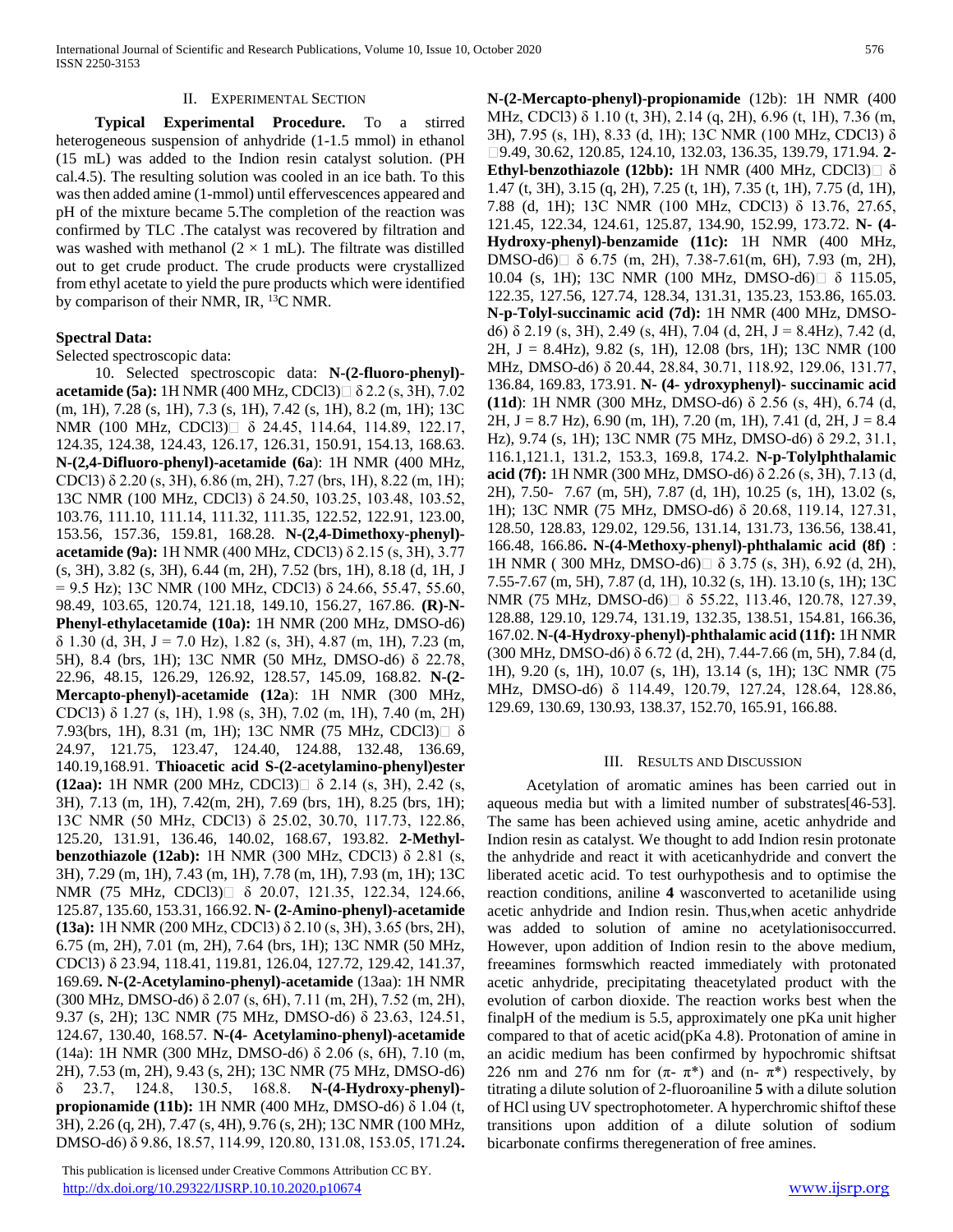

 To choose the best catalyst among various catalysts available for the reaction using a criteria of maximum product yield and time requirement for the completion of reaction, we carried out screening test of catalysts. To achieve the goal we set up reactions namely A1, A2, A3, A4, A5, A6, A7, A8, A9 and A10. All the substrates were added as described in the procedure but we varied the catalyst for each reaction. We had added the catalysts as follows B1- RuCl3, B2- La(NO3)3.6H2O6, B3- NbCl5, B4- NaHSO4.SiO2 , B5- ammonium acetate in acetic acid, B6- ZrOCl2·8H2O, B7- zinc dust , B8-18-Crown-6, B9- iodine, B10- Indioin 190 resin, respectively. We then allowed the reactions to complete while noting the time required for the same. Upon recovery of products we observed that, Indioin 190 resin successfully fulfilled both the criteria applied. So it was selected for further analysis.

| Entry          | Catalyst                   | Time | Yield |
|----------------|----------------------------|------|-------|
|                | RuC <sub>13</sub>          | 9    | 65    |
| $\overline{2}$ | La(NO3)3.6H2O6             | 10   | 72    |
| 3              | NbC <sub>15</sub>          | 8    | 66    |
| 4              | NaHSO4.SiO2                | 7    | 69    |
|                | ammonium acetate in acetic |      |       |
| 5              | acid                       | 12   | 70    |
| 6              | ZrOCl2·8H2O                | 10   | 59    |
| 7              | zinc dust                  | 13   | 65    |
| 8              | 18-Crown-6                 | 14   | 55    |
| 9              | Iodine                     | 11   | 65    |
| 10             | Indioin 190 resin          | 5    | 90    |

#### **Table 1. Acylation of the Amine using various catalysts**

 After selection of a good catalyst we then decided to check the effect of solvent system being used during reaction on the yield of product as well on the rate of reaction. A series of ten reactions was set up as 1,2, 3-----, 10. Each of the reaction set up consisted of all the reagents with Indioin 190 resin as a catalyst. The reactions were run using Methanol in 1<sup>st</sup> set, Dichloromethane in  $2<sup>nd</sup>$ , Ethanol in  $3<sup>rd</sup>$ , Butanol in  $4<sup>th</sup>$ , Isopropanol in  $5<sup>th</sup>$ , Acetonitrile in 6<sup>th</sup>, DMF in7<sup>th</sup>,Ethyl acetate in 8<sup>th</sup>,Acetone in 9<sup>th</sup> and Ethylene dichloride in  $10<sup>th</sup>$  set correspondingly. While reactions were

 This publication is licensed under Creative Commons Attribution CC BY. <http://dx.doi.org/10.29322/IJSRP.10.10.2020.p10674> [www.ijsrp.org](http://ijsrp.org/)

proceeding time required for the completion of the reaction in presence of each solvent was being monitored. Completion of reaction was being examined using TLC. After completion of reactions products were obtained and quantified. The results for the time requirement for the completion of reaction and the product yield revealed ethanol as the best solvent.

| Entr |                     |      |       |
|------|---------------------|------|-------|
| v    | Solvent             | Time | Yield |
|      | Methanol            | 7    | 65    |
| 2    | Dichloromethane     | 9    | 55    |
| 3    | Ethanol             | 5    | 90    |
| 4    | <b>Butanol</b>      | 7    | 60    |
| 5    | Isopropanol         | 7.5  | 62    |
| 6    | Acetonitrile        | 12   | 58    |
| 7    | <b>DMF</b>          | 14   | 57    |
| 8    | Ethyl acetate       | 10   | 45    |
| 9    | Acetone             | 14   | 40    |
| 10   | Ethylene dichloride | 13   | 48    |

#### **Table2: Screening of solvent**

 We then decided to check the efficiency of the catalyst Indioin 190 resin in terms of maximum product yield at its lowest possible quantity used. (by using the lowest possible amount of it). We had now set up the series of reaction with all the substrates along with ethanol as a solvent but we varied the catalyst loading in the range of 1% to 10% progressively. We monitored the progress of reaction by using chromatography techniques. After completion of the reaction the harvested products were measured to know the yield with each loading of the catalyst. Upon observation it was found that 10% catalyst loading has given 90% product yield.

 After all of these screening tests we optimized our reaction conditions based on the results. We used Indioin 190 resin at 10% loading as our catalyst along with ethanol as a solvent.

#### **Table 3: Catalyst loading**

|       |                   | $Cat.$ % |        |
|-------|-------------------|----------|--------|
| Entry | Indioin 190 Resin | loading  | Yield% |
|       | Indioin 190 Resin | 1        | 25     |
| 2     | Indioin 190 Resin | 2        | 36     |
| 3     | Indioin 190 Resin | 3        | 40     |
| 4     | Indioin 190 Resin | 4        | 45     |
| 5     | Indioin 190 Resin | 5        | 50     |
| 6     | Indioin 190 Resin | 6        | 56     |
| 7     | Indioin 190 Resin | 7        | 60     |
| 8     | Indioin 190 Resin | 8        | 64     |
| 9     | Indioin 190 Resin | 9        | 75     |
| 10    | Indioin 190 Resin | 10       | 90     |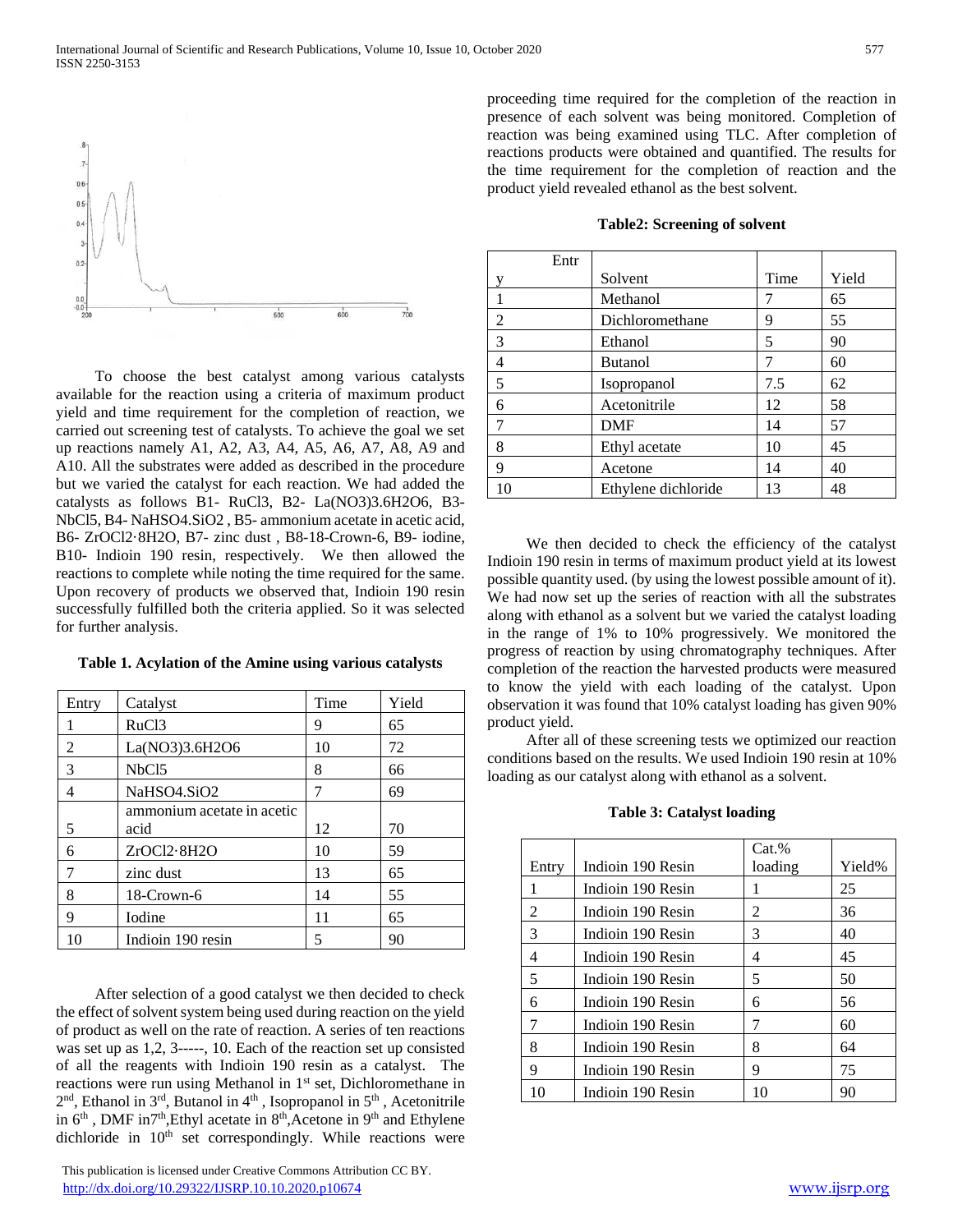As shown in Table 4 several amines underwent acetylation very smoothly gives good yields.The optimized acetylation reaction was performed by adding acetic anhydride (1.5 equiv) to thedissolved in methanol followed by addition of Indion resinone lot to obtain a final pH ca. 5.5. The methodology works well for aliphatic, **1-2**andaromatic, **3-9**amines, as reported in Table 1[49]. Primary amines of varying electronic and stericfactors, substrate **3-9** were examined. It is interesting to note that in most of these cases theproduct precipitates in less than 5 minutes. It has been observed that the acetylation of arylamines performed in an organic reaction mediumsubstrate containing electron-donating groupsin the aromatic ring facilitate the reaction, whereas electron-withdrawing groups slow down thereaction. No such effect was observed by the present methodology and all the substrates reactwith equal rates. However, aryl amines gave better yields as compared to alkyl amines. Chiralamines **10** can be easilyacetylated with complete retention of optical activity. Phenol andthiophenol reacted slowly under the identical conditions giving poor yields of products. Thus, by takingadvantage of the differential reactivity among nucleophiles, we were able to carry outchemoselective acetylation of amines over phenols and thiols. Similarly, in a competitive acetylationreaction with an equimolar mixture of aniline **4** and phenol by this procedure, the amine isacetylated selectively leaving the phenol unaffected.

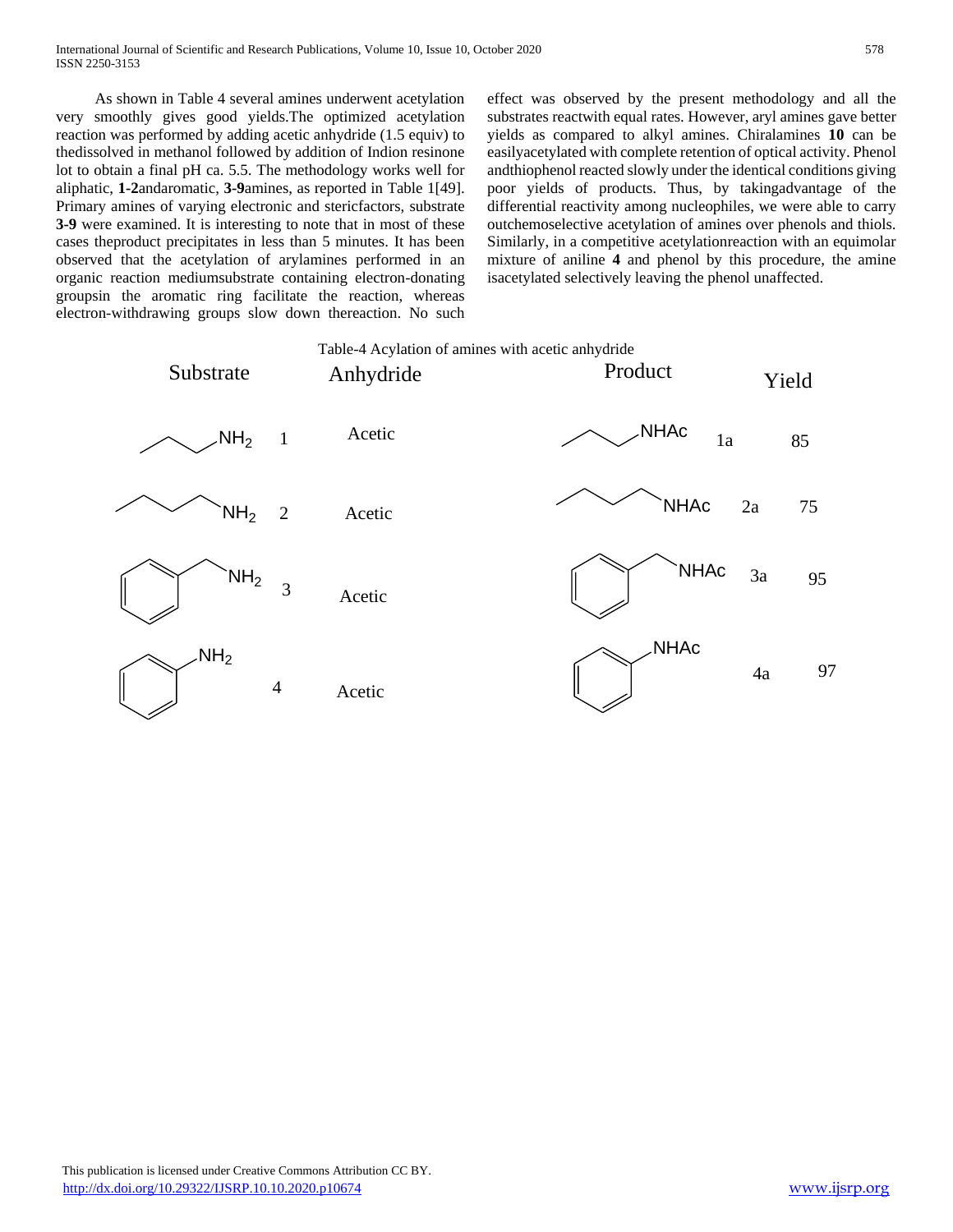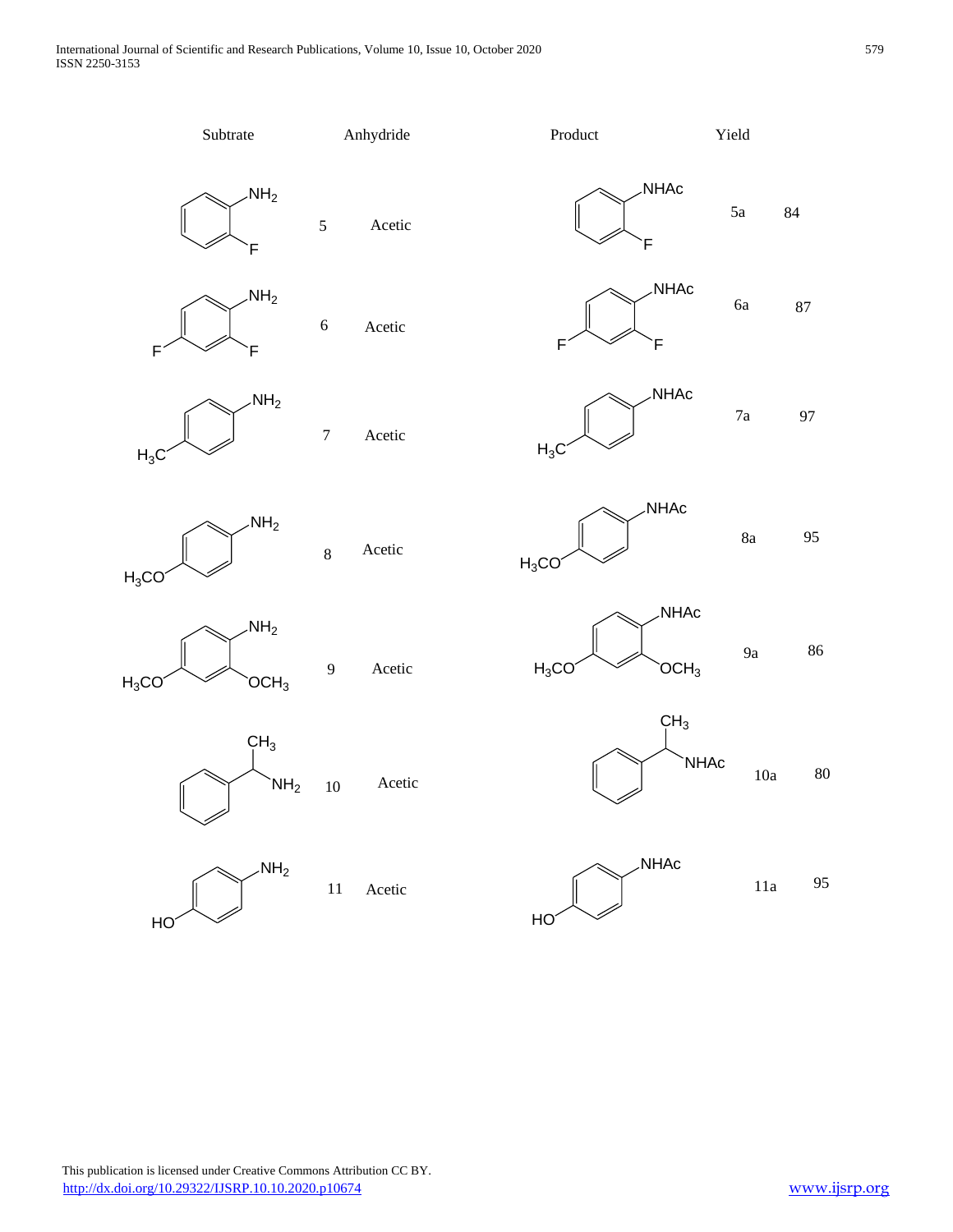

a Confirmed by comparison with IR, 1H and 13C NMR of the authentic sample. b Isolated yields' Rest of the products being diacetylated product **12aa** and 2-methyl-benzothiazole **12ab**. d Basedon the recovery of starting material. e 3 equivalent of Ac2O was used.

 In an analogous reaction between aniline **4** and thiophenol, the thiophenol is unaffected. Similar selectivity was observed for intramolecular reaction as well. Thus,acetylation of 4 aminophenol **11** and 2-aminothiophenol **12** produced the correspondingacetamides; the phenolic and thiophenolic moiety remained untouched with one equivalent of thereagent. The selective acetylation is of significant interest for the preparation of antipyretic andanalgesic drugs,likeparacetamol **11a**. Monoacetylation of 1,2-phenylenediamine **13** demonstrates theefficacy of the method.However, no chemoselectivity was observed for symmetrical diamine1,4-phenylenediamine **14** even with one equivalent of the acetic anhydride.

 When 2-aminothiophenol **12** was treated with one equivalent of acetic anhydride under theidentical conditions; along with a trace amount of diacetylated product **12aa** (<5 %) andmonoacetylated product **12a** (>28%) and an interesting heterocyclic product 2-methylbenzothiazole**12ab** was obtained (*ca.*40%). The formation of 2-methyl-benzothiazole **12ab** isvia acetylation of amine isfollowed by a nucleophilic attack of thiophenolic group on the carbonylcarbon of the amide and subsequent water elimination. Formation of 2-methylbenzothiazole**12ab** hasconfirmed the chemoselective acetylation of amines over thiols. In most of these cases theacetylated product precipitated out from the aqueous reaction medium and in few cases it wasextracted with ethyl acetate to obtain the pure product, except for substrates **1**and **2** wheretheproductsneeded extraction and in the case of substrates **13** and **14** the products requiredextraction as well as chromatographic separation. It was found that primary amines underwentsmooth acetylation while secondary amines such as diphenylamine remained inert under thepresent experimental conditions. The by-product, sodium acetate is a useful buffering agent andit can be recovered from the aqueous effluent upon concentration of the aqueous medium, if desired.

 The novel aspect of the present methodology was applied to cyclic anhydride such assuccinic and maleic anhydride. In this case the anhydride 1.2 equivalent was used per equivalentof amine. All these substrates reacted easily as shown in Table 2, giving good yields. The reactiontook place readily with simultaneous precipitation of white coloured solid product. Finally themethodology was tested with an aromatic cyclic anhydride, the phthalic anhydride. Finely powderedphthalic anhydride, 1 equivalent, was added to amine solution followed byIndion resin. This methodology has been tested with a number of aromatic amines and the resultsaresummarized in Table 2.

**Table 2.** Acylation of amines with different anhydrides

Substrate Anhydride Product Yield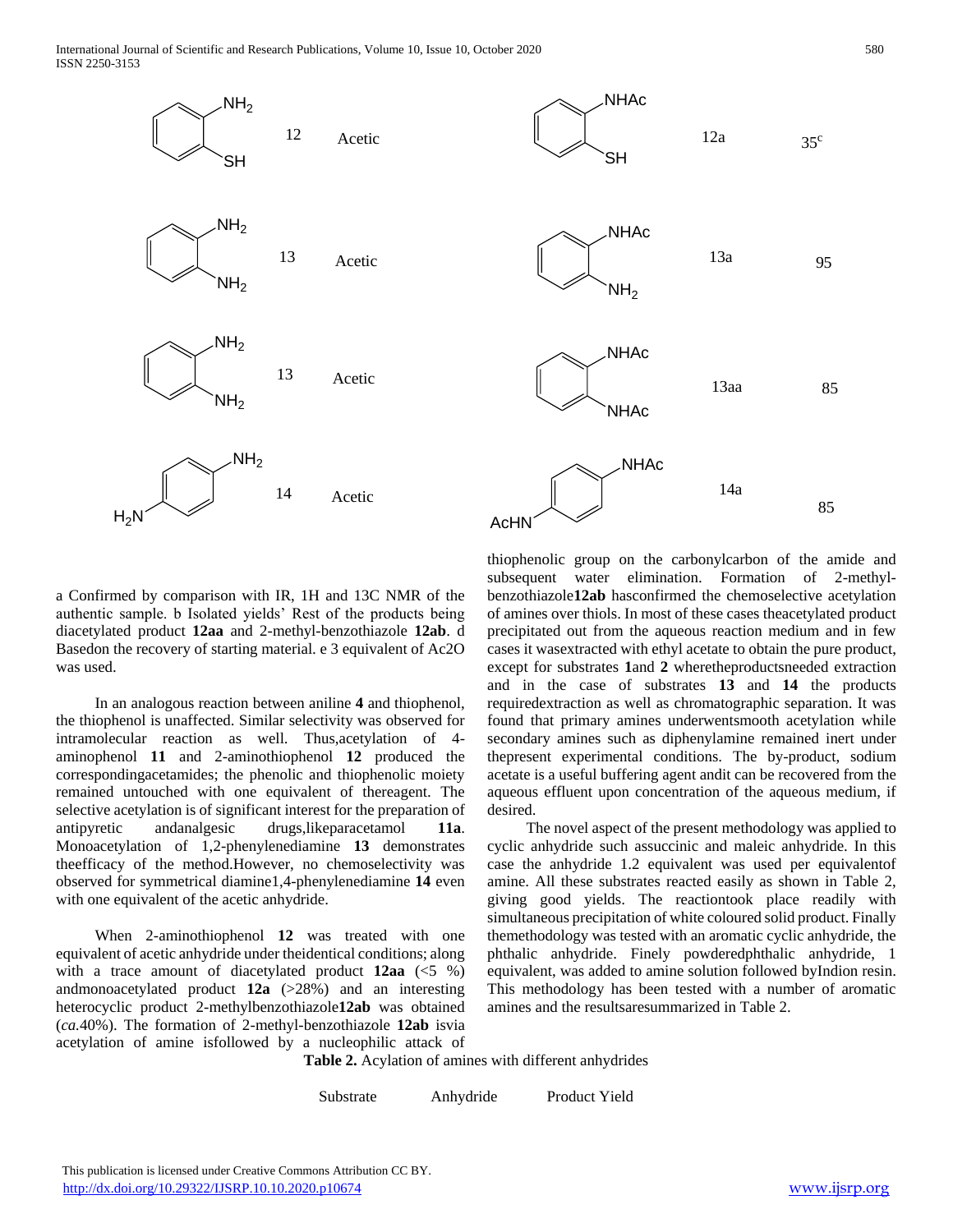International Journal of Scientific and Research Publications, Volume 10, Issue 10, October 2020 581 ISSN 2250-3153

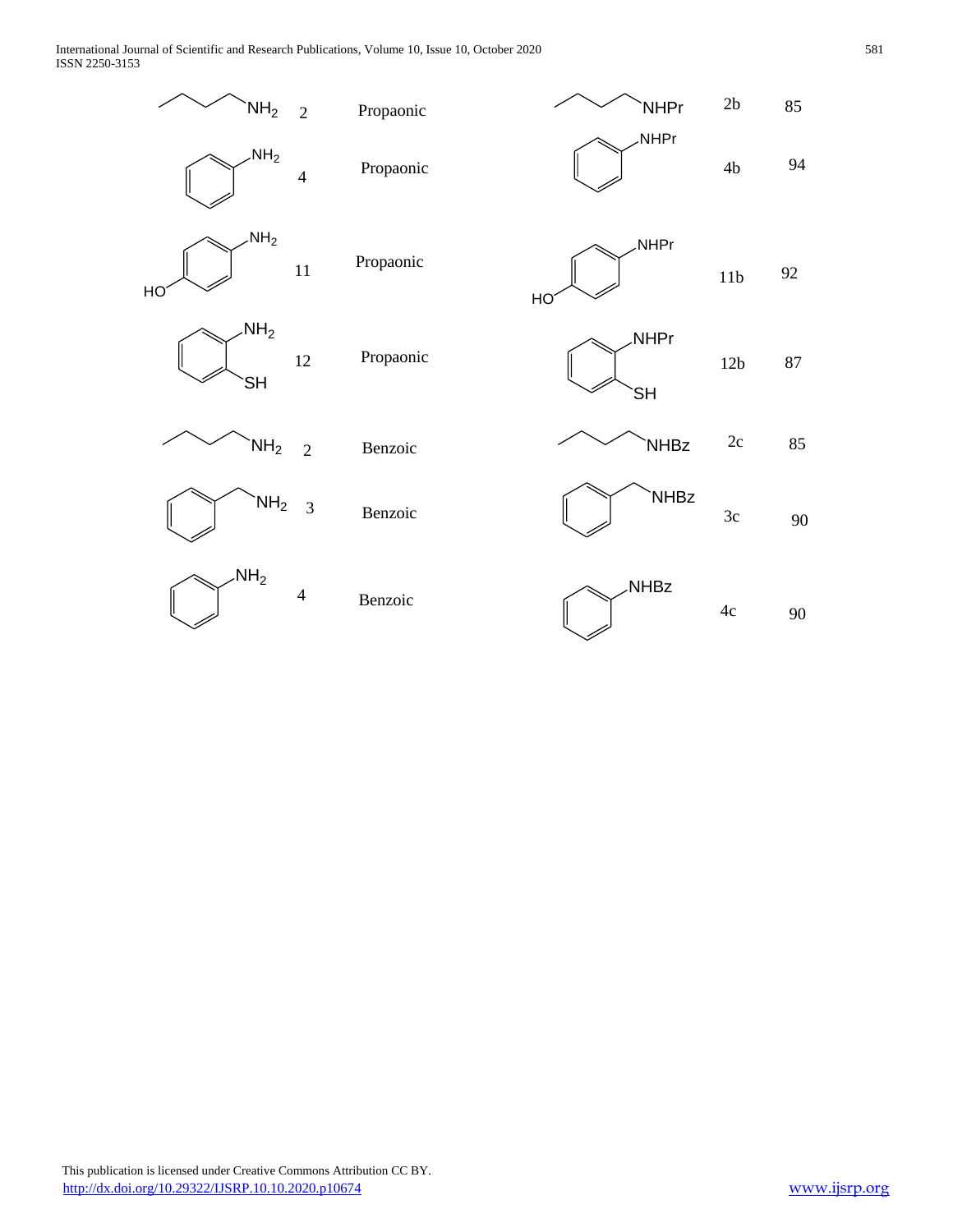International Journal of Scientific and Research Publications, Volume 10, Issue 10, October 2020 582 ISSN 2250-3153



Confirmed by comparison with IR,  ${}^{1}H$  and  ${}^{13}C$  NMR of the authentic sample, b Isolated yields.

 Besides, acetic anhydride this procedure is amenable also to acyclic, cyclic, aliphatic andaromatic anhydrides, Table 2.10 Propionylation of aliphatic **2** and aromatic amine **4**usingpropionic anhydride was carried out under the identical conditions as described for aceticanhydride. Here again the amino functionality

has been chemoselectively propionylated in thepresence of phenols and thiols as demonstrated for 4-aminophenol **11** and 2 aminothiol **12**correspondingly. Substrate 2-aminothiol **12** gave heterocyclic product, 2-ethylbenzothiazole **12bb** asthe exclusive product and N-(2-mercapto-phenyl)-propionamide **12b** as the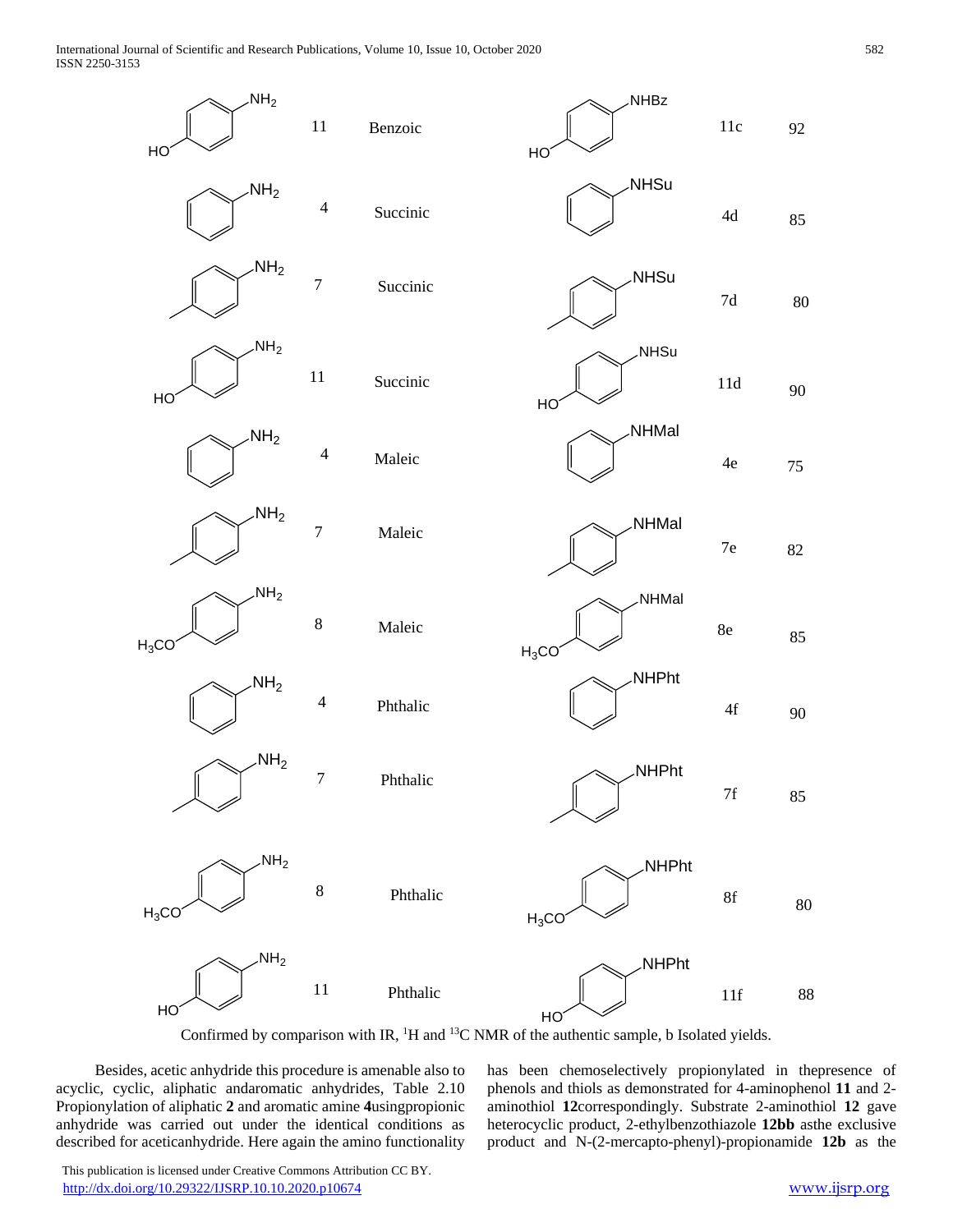minor productthereby supporting the chemoselective propionylation of amines over thiols. Benzoylation ofaliphatic amine **2**, benzylamine **3**, aromatic amine **4** and chemoselective benzoylation of 4-aminophenol **11** further proves the efficacy. The product precipitated into lumps, canthen be recrystallised either from acetone or from ethyl acetate. The catalyst can be recovered from the reaction mass.

# **Recycle study:**

 With the increasing interest in human health and environmental protection more attention is being paid to green chemistry.With the view we studied the recyclability and reusability of the catalyst,after completion of the reaction the catalyst was separated by filtration, washed with hexane and dried.The activated catalyst was used for two more subsequent cycles.To our surprise consistentperformance of the catalyst is observed in all the cycles



# **Conclusions**

 In conclusion, this method represents a tremendous opportunity for the practice of green chemistry. The notable advantages of the method are: (i) operational simplicity, (ii) moderate to good yield of products, (iii) no chromatographic separation, (iv)excellentselectivity for aryl amines over phenols and thiols and (v) general applicability. The method is environment friendly with respect to the by-products and the effluents are innocuous. We believe this will present a better and more practical alternative to the existing methodologies for selective acylation of primary amines and thus will find useful application in the synthesis of complex natural products where selective protection of hydroxy, thio and amino groups is required.

# **Acknowledgements**

 Authors are thankful to University of Mumbai forproviding NMR spectra.The principle of Indian institute of science Mumbai for providing the necessary the research and facility,

# **REFERENCES**

[1] 1. T.W.Greene,P. G. M. Wuts, Protective Groups in Organic Synthesis, 3rd Edn; Wiley &Sons, New York(1999).

[2] 2. C.-T.Chen,J.-H.Kuo, Li, C.-H. Barhate, N. B. Hon, S.W. Li, T.W.; Chao, S. D.Liu C.-C. Li, Y.-C. Chang, I.H. Lin, J.-S. Liu, C.-J. Chou, Y.C. Org. Lett., 3, 3729( 2001).

- [3] 3. P. A Procopiou,S. P. D Baugh,S. S Flack,G. G. A Inglis, J. Org. Chem., 63, 342 (1998).
- [4] 4. P. Saravanan,V. K.Singh. Tetrahedron Lett. 40, 2611 (1999).
- [5] 5. K. K Chauhan, C. G Frost.I. Love,D.Waite, Synlett., 1743(1999).
- [6] 6. E.Vedejs,S. T.Diver, J. Am. Chem. Soc., 115, 3358(1993).
- [7] 7.E.Vedejs,O.Daugulis, J. Org. Chem.,61, 5702(1996).
- [8] 8.B. A.D'Sa,J. G.Verkade, J. Org. Chem., 61, 2963(1996).
- [9] 9. A. R.Katritzky, He, H. Y.,K Suzuki, J. Org. Chem., 65, 8210(2000).
- [10] 10. D. C. Rideout,R.Breslow, J. Am. Chem. Soc., 102, 7816(1980).
- [11] 11.H.M.Savanur,S.S.Malunavar,P.Prabhala,S.M.Sutar,R.G.Kalkhambkar,K. K.Laali., Tetrahedron Lett., 60, 151159(2019).
- [12] 12. J.M.Humphrey, A.R.Chamberlin, Chemical Synthesis of Natural Product Peptides: Coupling Methods for the Incorporation of Noncoded Amino Acids into Peptides. Chem. Rev. 97, 2243–2266 (1997).
- [13] 13.A.Scozzafava,T.Owa,A.Mastrolorenzo,C.T.Supuran,Anticancerandantivi ral,sulfonamides.Curr. Med. Chem., 10, 925–953(2003).
- [14] 14.V.Pace,W.Holzer, B.Olofsson. Increasing the Reactivity of Amides towards Organometallic Reagents: An Overview. Adv. Synth. Catal., 356, 3697–3736(2014).
- [15] 15. A. Greenberg, C.M.Breneman, J.F.Liebman, The Amide Linkage: Structural Significance in Chemistry, Biochemistry, and Material Science; Wiley-Interscience: NewYork,N.Y, USA, (2000).
- [16] 16.S.S.Panda, A.S.Girgis, B.B.Mishra, M.Elagawany, V.Devarapalli, W.F Littlefield, A.Samir, W.Fayad, Fawzy, N.G., Srour, A.M.etal, Synthesis, computational studies, antimycobacterial and antibacterial properties of pyrazinoic acid–isoniazid hybrid conjugates. RSC Adv., 9, 20450– 20462(2019).
- [17] 17. B.Alcaide, P.Almendros, C.Aragoncillo, β-Lactams: Versatile building blocks for the stereoselective synthesis of non-β-Lactam products. Chem. Rev., 107, 4437–4492(2007).
- [18] 18. S.D.Roughley, A.M.Jordan, The medicinal chemist's toolbox: An analysis of reactions used in the pursuit of drug candidates. J. Med. Chem., 54, 3451–3479 (2011).
- [19] 19. K.Ishihara, Dehydrative condensation catalyses. Tetrahedron , 65, 1085– 1109(2009).
- [20] 20. R.M.Lanigan, T.D.Sheppard, Recent developments in amide synthesis: Direct amidation of carboxylic acids and transamidation reactions. Eur. J. Org. Chem., 2013, 7453–7465(2013).
- [21] 21. H.Lundberg, F.Tinnis, N.Selander, H.Adolfsson, Catalytic amide formation from non-activated carboxylic acids and amines. Chem. Soc. Rev., 43, 2714–2742 (2014).
- [22] 22. M.T.Sabatini, L.T.Boulton, H.F Sneddon, T.D.Sheppard, A green chemistry perspective on catalytic amide bond formation. Nat. Catal., 2, 10– 17 (2019).
- [23] 23. X. Wang, Challenges and outlook for catalytic direct amidation reactions. Nat. Catal., 2, 98–102(2019).
- [24] 24. J.O.Rathi, G.S.Shankarling, Concentrated solar radiation aided energy efficient and chemoselective protocol for N-acylation and N-formylation reactions in aqueous medium. Sol. Energy , 189, 471–479(2019).
- [25] 25. A.K.Ghose, V.N.Viswanadhan, J.J.Wendoloski, Knowledge-Based Approach in Designing Combinatorial or Medicinal Chemistry Libraries for Drug Discovery. 1. A Qualitative and Quantitative Characterization of Known Drug Databases. Comb. Chem., 1, 55–68(1999).
- [26] 26. J.S.Carey, D.Laffan, C.Thomson, M.T.Williams, Analysis of the reactions used for the preparation of drug candidate molecules. Org. Biomol. Chem., 4, 2337–2347 (2006).
- [27] 27. R Wolf, S.Brenner, An active amide group in the molecule of drugs that induce pemphigus: A casual or causal relationship? Dermatology, 189, 1– 4(1994).
- [28] 28. P.Rajput, A.Sharma, Synthesis and biological importance of amide analogues. J. Pharmacol. Med. Chem., 2, 22–31(2018).
- [29] 29. A.R Katritzky, H.-Y.He, K Suzuki, N-Acylbenzotriazoles:  Neutral Acylating Reagents for the Preparation of Primary, Secondary, and TertiaryAmides. J.Org.Chem., 65,8210–8213 (2000).